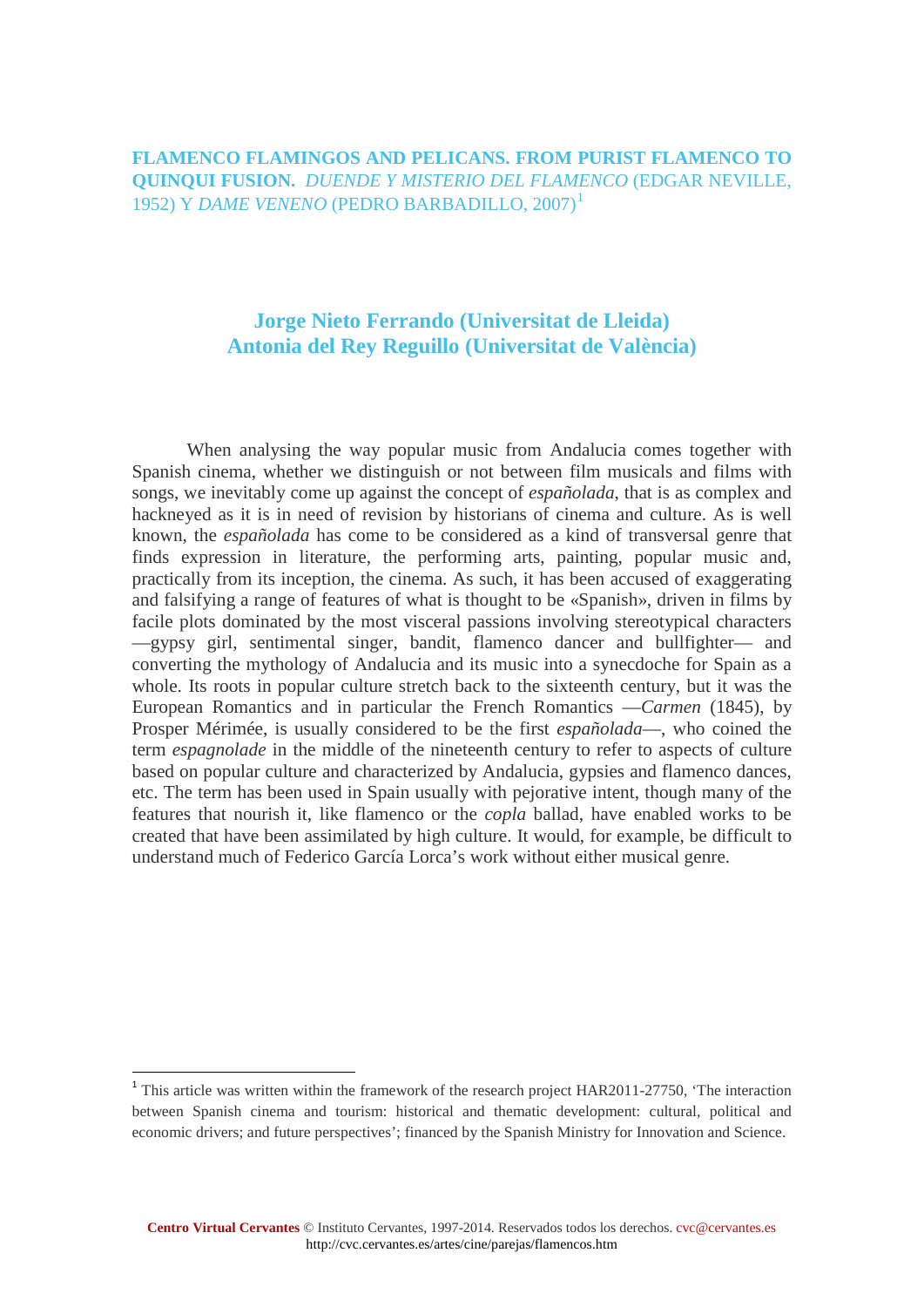

It is also true that if a large part of Spanish musical cinema has used elements traditionally identified with the *españolada*, it has rarely bothered to analyze them. The latter is attempted by both *Duende y misterio del flamenco* and *Dame veneno*. While the former reviews the different 'palos' or varieties of flamenco at the beginning of the 1950s, the latter focuses on its evolution, on the new paths the popular genre will take after the death of Franco, when it combined with other equally popular music, like blues or rock, with Rafael and Raimundo Amador and Kiko Veneno. Using documentary and flamenco music both films evoke two different moments in Spanish history: the early 1950s when the country was sunk into autarky, governed by the iron hand of the dictator and locked into the 'purity' of its difference, and the end of the 1970s, the end of Francoism and the definitive opening up to the outside world. If Neville's film echoes that first era, the second is presented in the mixing and fusion of tradition and modernity embodied in the music of the Veneno and Pata Negra groups and Camarón de la Isla's record *La leyenda del tiempo*. At the same time, this evolution from purity to fusion cannot be understood without reflecting on the opening up to mass culture that began in the sixties when many Spaniards, especially young Spaniards, begin to identify more keenly with quiffs and jeans rather than the kiss curls on the forehead of the folkloric diva, flamenco flounces or bullfights, with pop and rock rather than romantic ballads. Basically, they preferred cultural models and products imported from outside to anything indigenous. The fruits of this radical cultural change ripen in the seventies, particularly after the death of Franco.

The originality of *Duende y misterio del flamenco* is its bold wager against the tide in its attempt to break with the *españolada* and the ideas of the day that bound documentaries to a strict representation of reality. The first break is characterised by its analytical and informative treatment of flamenco music, mostly far removed from folkloric stereotypes, through different musical numbers performed in exceptionally good locations that help chart a distinct geography of flamenco music. The second is much sharper and avoids the close link between image and reality, that was the NODO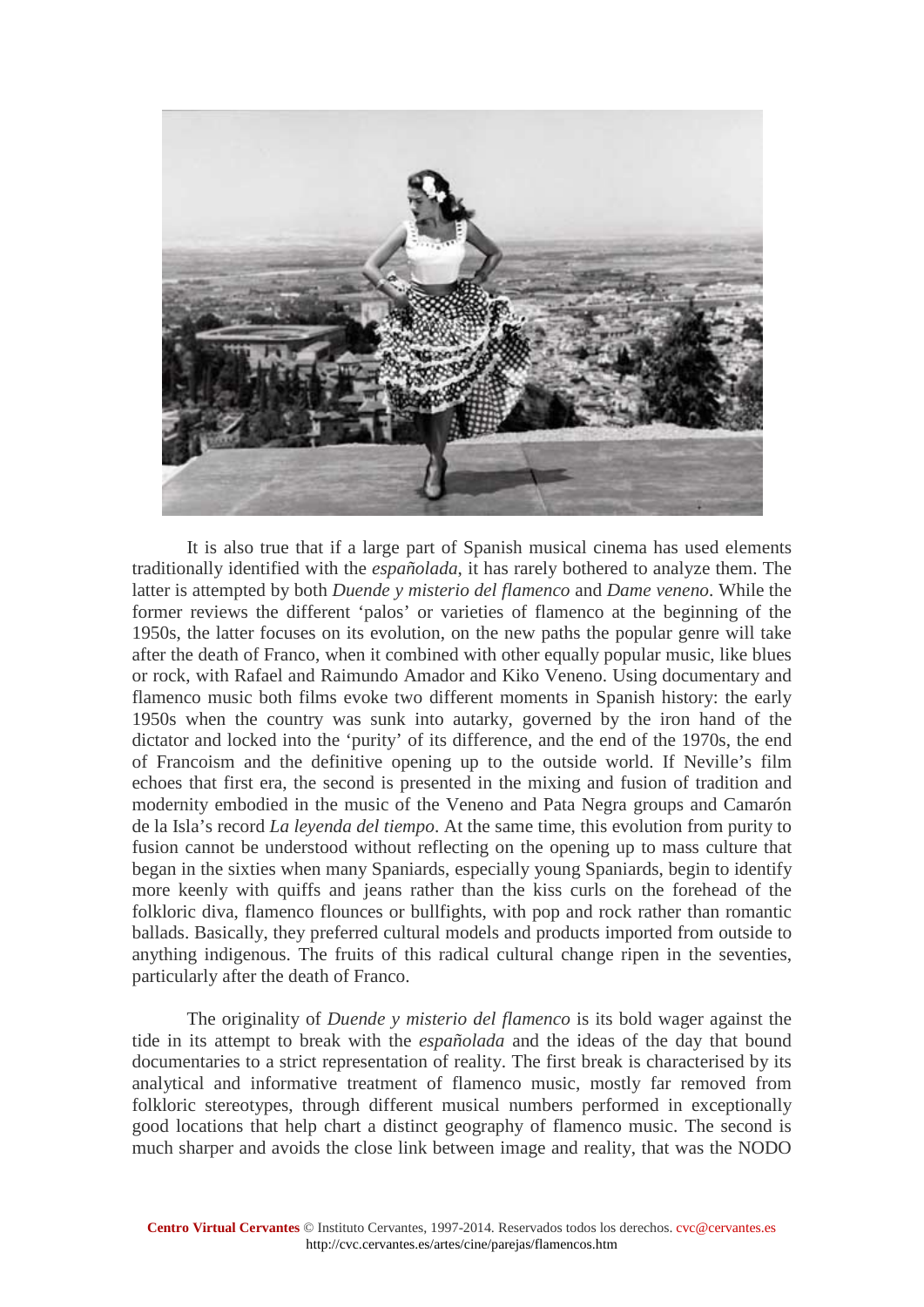model, conceived at least originally as able to create faithful documentation that historians would then use to write history, as expressed in the recently imported Italian neo-realist perspectives —fleshed out in the film pages of two magazines, *Índice* and later, *Objetivo*—. According to these, any approach to aspects of popular culture must reflect an ethical position favourable to the classes generating the culture. Neville goes along with neither approach and uses highly elaborate *mises en scène* that play with short fictions developed in shot/counter shots within the musical performances or in the transitions between them. The choices made by the director reveal his links to the «other generation of 1927», in the intelligent way he combines popular culture with intelligent «*humorismo*» —a new «ism» coined for its avant-garde by the members of this generation, and understood broadly as a mixture of humour and surrealism—. It is also possible to read them within a minority conception of documentary cinema that uses it as 'construction', and not simply as a reflection, as outlined in texts that critic and film director José López Clemente published in the *Cine Experimental* magazine in the 1940s.

In any case, any approach to *Duende y misterio del flamenco* must involve an examination of the perception Neville had of his art and his practice. By the time he started shooting this film in 1952, the director had been interested in flamenco singing for more than thirty years, from 1922 when he was invited to attend the first Cante Jondo Competition organized in Granada by Manuel de Falla in collaboration with Federico García Lorca, Andrés Segovia, Manuel Jofré and Miguel Cerón. It was his fascination for flamenco that led him to pay homage in the form of a film text, the meaning of which he himself described in the *Primer Plano* magazine: «My film is a rhapsody to flamenco song and dance. It isn't a documentary but the history of singing and dancing in Andalucia, the genuine folklore of this land, where all the stars of the genre have performed and perform». Among other ambiguities, Neville denies that his film is a documentary and refuses to slot it into the hegemonic models mentioned above; at the same time he voices his intentions as the creator and, by using such words as *rhapsody*, *history* and *genuine*, emphasizes what interests him most; namely, he wishes to demonstrate the value of an art he admires and to delineate didactically a history of flamenco song and dance that centres on what is genuine or authentic, and leaves out of account anything that might connect them to a commercial spectacle or tame singing for clubs.

Ten years later, Neville has changed none of his views and reasserts them in his essay *Flamenco y cante jondo*, that was published in 1963. He states there that «flamenco was never a show, and was never conceived of as a show: it was the form of expression of a rather inarticulate people, poems that were mournful cries from illiterates who could express themselves in no other way, love laments of a crude, primitive kind sung by those who can hardly speak but who express themselves in this way when they feel aggrieved». And it is by observing this genuine primitivism that he comes to value the poetry of flamenco and conclude that it is deeper, purer, more subtle and closer to great contemporary poets and Japanese *haikais* [sic] than the later popular forms developed to make it commercial. This attitude aligns him with a filmmaker like Carlos Serrano de Osma, whose film *Embrujo* (1947) salvaged through fiction the best tradition of flamenco song and dance and avoided the clichés exploited by the *españolada*.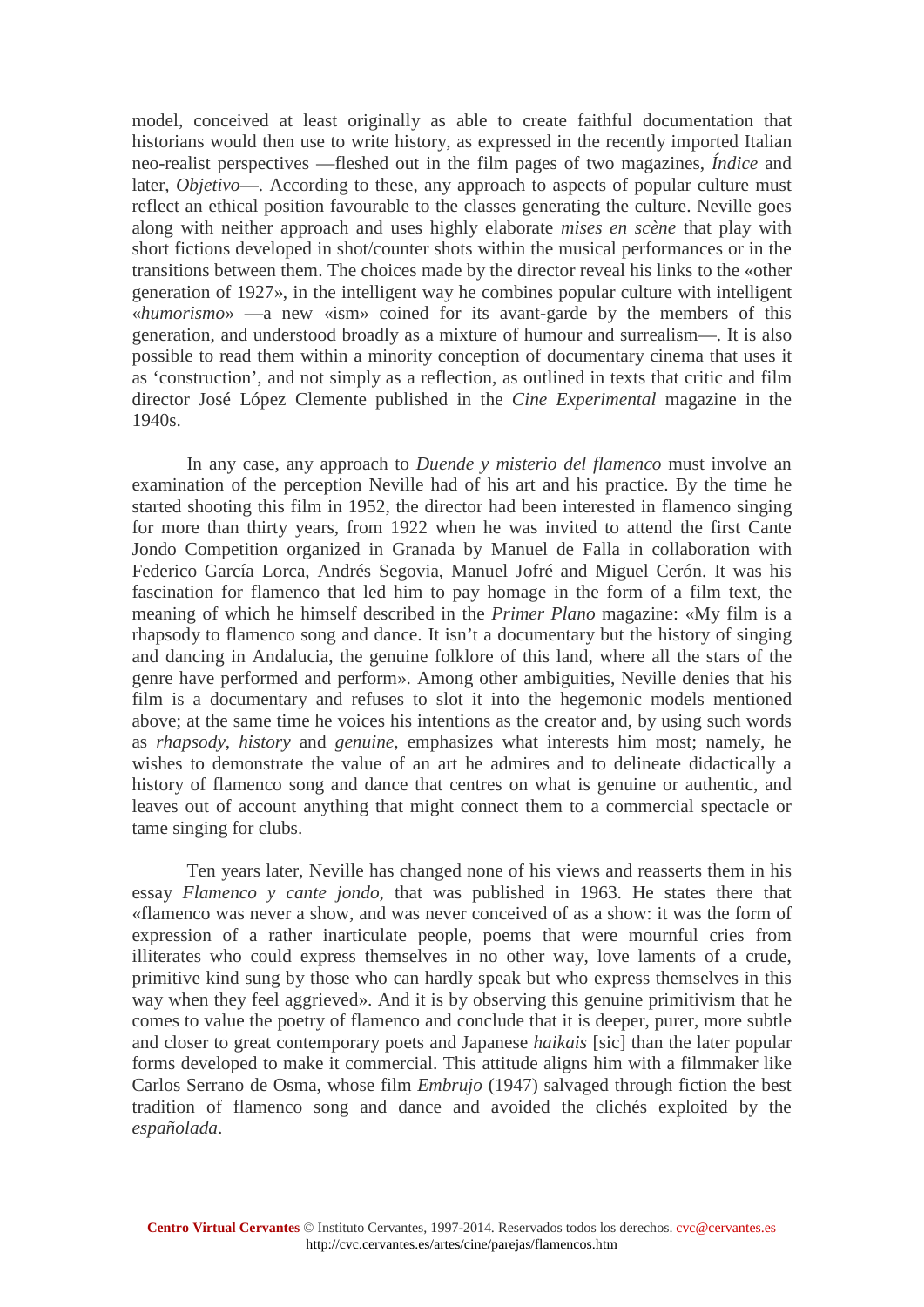This personal perception as explained by Neville is enough to elucidate the discursive strategy he uses in *Duende y misterio del flamenco* and clarify the intentions behind the images that he creates. Conceived as a sequence of scenes that are disconnected except for the narrative voice describing them and what we might call intra-diegetic labels —for example, the names of streets like «La Siguiriya»—, the film comprises thirty sequences that stage the different strands of flamenco. The order is determined by the narrative voice that places them in a hierarchy and describes them precisely. The voice begins the narrative by setting out the chronological coordinates of flamenco and its two main categories, «*cante grande*», comprising mainly songs unaccompanied by guitar, including musical forms such as *la siguiriya*, *la caña*, *el polo* or *la soleá*, and «*cante chico*», made up of forms deriving from the first like *la liviana*, *la serrana*, *las peteneras*, *los caracoles* and other kinds that spring up for use in dancing: *bulerías*, *tanguillos*, *zapateados*, *fandangos*... The voice explains methodically and seriously the musical forms in a strict cadence that recalls the classification established by the first Spanish folklorist, Antonio Machado Álvarez, in his pioneering text, *Colección de cantes flamencos recogidos y anotados por Demófilo*, that being the pseudonym used by the father of the brother poets Antonio and Manuel Machado.

Neville's narrative drive is not content to associate each type of song with its original geographical space, but invests them with dramatic weight by linking them to short anecdotes that, like theatre backdrops, lend a human form to each piece of music and the stories linking the lines of their lyrics. If the melancholy *siguiriya* allows us to glimpse the tortured love of a couple sentenced to be always at odds, the pleasure of listening to *soleares* —in a very Nevillesque move— enables a handcuffed criminal clapped in prison to share music and tobacco amicably with his jailors. If the sound of the *taranta* is the musical accompaniment to a house move by a couple of newly weds, the bitter *petenera* accompanies the woman who renounces love and shuts herself up in a convent. Thus, each story lays bare a life experience that beats alongside the sorrow or bliss in the songs and dances, although Neville remains true to himself and dots the narrative with visual jokes, in apposite, characteristic bursts of humour. In this way, he can associate through his editing a young woman swaying to *alegrías* with the suspicious face of a goat or to subvert in the midst of *bulerías*, the cliché of *la españolada* of the «handsome Andalusian» by a barred window through which he is talking not to his beloved betrothed but to a seller of fountain pens.

However, these dashes of comedy don't take away from Neville's critical perspective and allow him to maintain the same level of artistic authenticity that he grants to the most genuine forms of flamenco. This explains the existence of sequences in which he links classical bolero with the sonatas of Padre Soler and the classical music that inspires the work of Albéniz or Granados. And it is Neville's flamenco purism that creates the counterpoint with the project of *Dame veneno* that is intent on reflecting the most radical fusions with this music. Moreover, while the time zone of Neville's narrative and the date when it was made are the same, Barbadillo's film stands as a glance backwards from which to approach the heterodox music-making factory that was the Amador brothers, Kiko Veneno and the striking slice of life surrounding them at the end of the seventies. To that end, he bases his discursive strategy on the conventions of factual documentary, which he is always ready to subvert. This would explain why he does without the omnipresent third-person narrative voice that is so typical of the genre,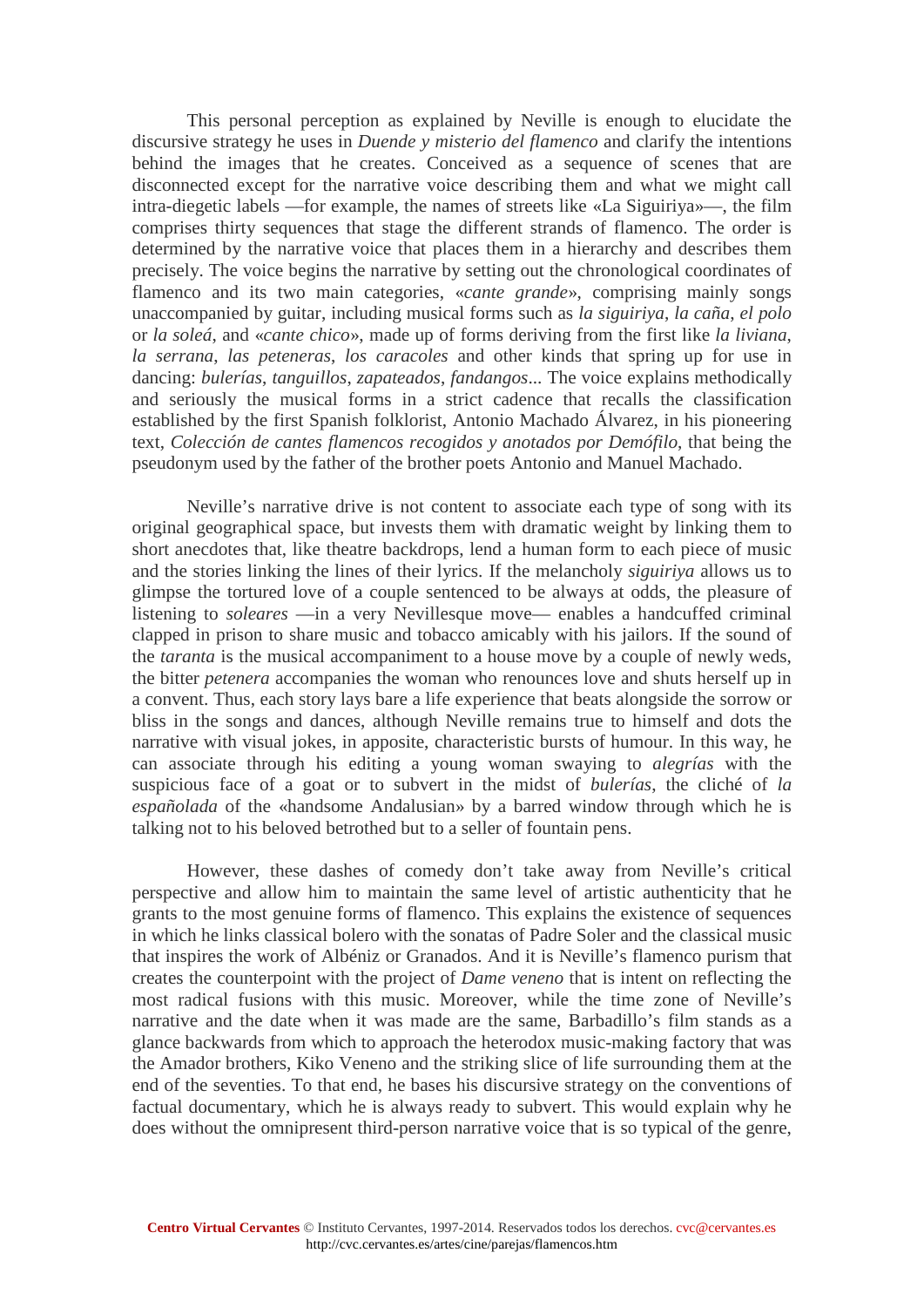and allows the protagonists to speak for themselves in a series of exchanges that create a more open style of discourse that appears to be less controlled by the director.

The director's stamp on the film is of a different kind and is connected to the kind of rhetoric employed to structure the narrative. This consists in using the discursive strategy of the *macrocollage* that is able to create meaning by integrating the most heterogeneous elements. Consequently, by drawing on such variegated audiovisual materials as fragments of musical performances by a member of the Veneno group, photographs and personal film, notice-boards connecting the sequences, as well as the physical presence and voices of the interviewees themselves interspersed with snatches from their best-known songs, Barbadillo elaborates a narrative frieze he divides into four sections. And, making the most of it, he introduces each with short *collages* that follow a video-clip aesthetic and comprise a dynamic array of cut-out silhouettes of buildings and objects with the animated faces of people competing to come out on top. These connecting devices work not only as irreverent, uninhibited comic salvoes, but also as witty visual metaphors that point up the film's possible meanings. Thus in the first segment, we get the background to the name Veneno and are told about the encounter with José María López Sanfeliu, Kiko to his friends, and the Amador brothers. In the introductory *collage*, the animated head of Arias Navarro announcing the death of Franco is treated like an exploding pressure cooker that throws into the air a series of images that herald in comic vein the social and cultural changes that are round the corner, of which Veneno and their imitators will be a key element. Similarly, the *collage* introducing the second segment, devoted to the group's short existence and the making of its one and only record, shows Kiko's electric guitar climbing the Giralda in Sevilla and displacing the sculpture of the emblematic Giraldillo in order to crown the tower in a visual joke that explains graphically what the recording of Veneno meant to the extent that its pioneering fusion of themes represented a farewell to traditional flamenco music. In the third part, the collaboration between Veneno and Camarón that led to *La leyenda del tiempo* is introduced by a different *collage* prompted by ideas that allude to the conquest of space in which the cut-out of La Giralda is transformed into a kind of spaceship that lands violently on the moon, in what is perhaps an allusion to the stratospheric novelty of the record that, at the time, very few managed to grasp. Of course, in 1979 the flamenco fusion music at the heart of *La leyenda del tiempo was* seen by most people as being music from another planet. Finally, the fourth and final segment of the film contrasts the success of Pata Negra with Kiko's solitary journey, a Kiko by then re-baptized Kiko Veneno, and once again is preceded by a *collage* where in this case a shower of pills and syringes falls on the buildings in the city, in reference to the destructive appearance of hard drugs in the early eighties.

With such flourishes Barbadillo continues the exploration of the musical and cultural scene in Seville in the last years of the Franco regime and the Transition that his production company, La Zanfoña Producciones, had begun to trace in *El Underground. La ciudad del Arcoiris* (Gervasio Iglesias, 2003). From the sixties, Seville, alongside Barcelona and Ibiza, were the points of entry for cultural and counter-cultural movements from the United States, like the hippy movement and all it implied. The eruption of anything new and foreign collided head on with the Spanish society of the time that was traditional and cloistered, and sparked contradictions and new forms of life on the margins, the breeding ground for new musical groups like Smash, to which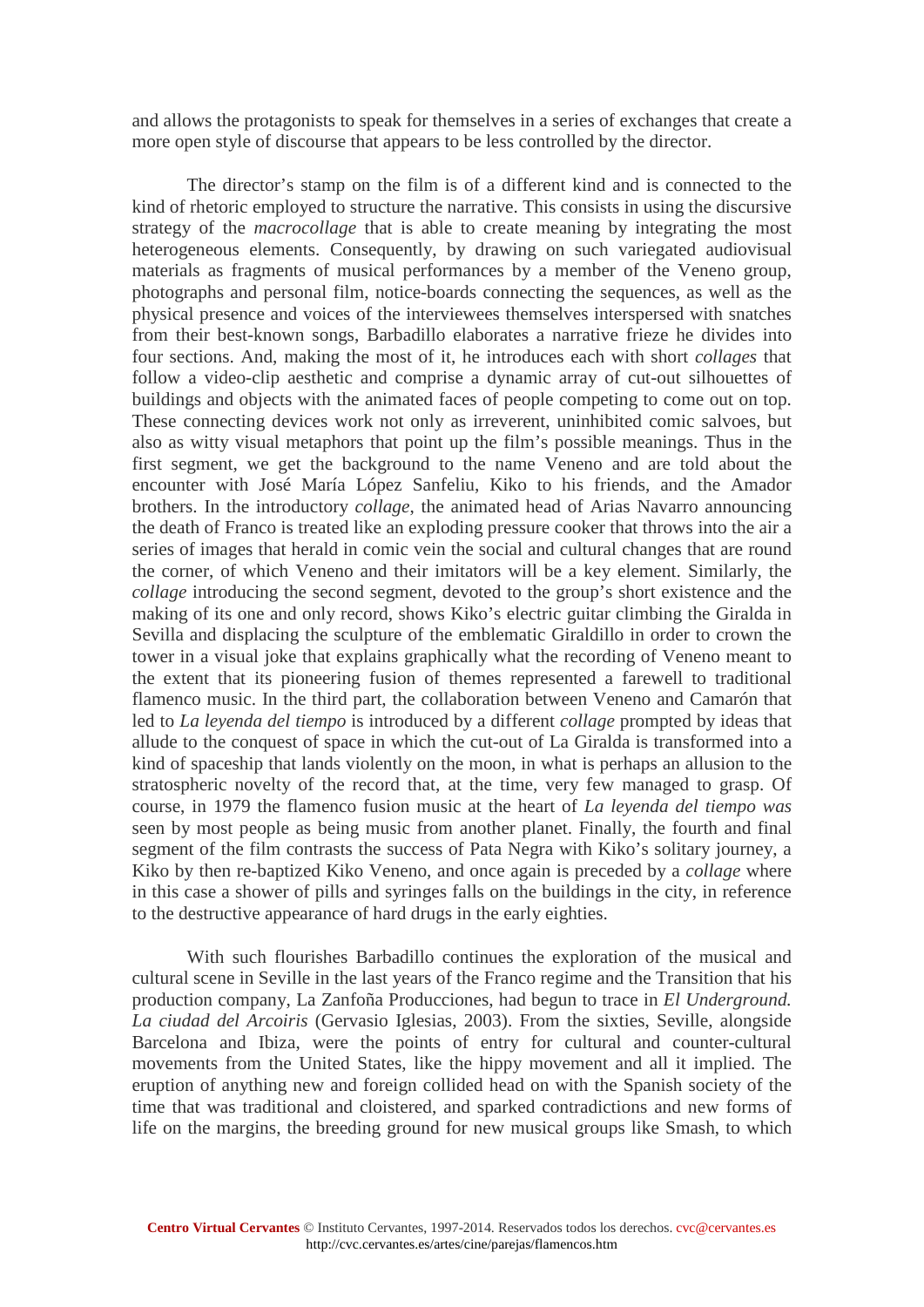Gervasio Iglesias dedicated his film, emphasizing its timid striving towards a fusion of so-called «progressive rock» and flamenco. A musical and cultural fusion that is forged radically in *Dame veneno* and represented by a journey in the reverse direction: if *Underground* described how Smash, a group that began as a rock group, moves towards flamenco, Barbadillo's film portrays the itinerary from flamenco to rock followed by the Amador brothers led by Kiko, who had just returned from his wanderings in the United States, where he had not only discovered hippies and the best rock music but also the best flamenco. In fact, the fusion practiced by Veneno works on three fronts: interclass, intercultural and inter-musical. Because if the Amador brothers are marginal gypsies from the outlying suburbs of Seville weaned on traditional flamenco, José



María López Sanfeliu, *Kiko*, is middle class, has a university degree and is an out-andout hippy. The alliance of the three young men, representing such different worlds and cultures, symbolized all manner of interchange that was taking place in Spanish society and facilitated the powerful and original creative fusion that resonates on every front in *Dame veneno.*

With its exceptional heterogeneity and the *macrocollage* with which he welds his diverse material, Barbadillo creates a documentary, driven by a well-ordered, didactic narrative that aims to salvage and highlight a musical fusion that has not received sufficient recognition until recently, leaving no space for the apparent improvisation found in other kinds of non-fiction cinema. For example, each interviewee introduces new information that allow the history to unfold, without broaching the contradictions and debates that one can assume accompanied the coexistence of such talented musicians as the Amador brothers or Kiko Veneno. It is precisely through incursions into the byways of video-clip, with markedly surrealist «pop *collages*» that structure the narrative, visually symbolizing the ruptures and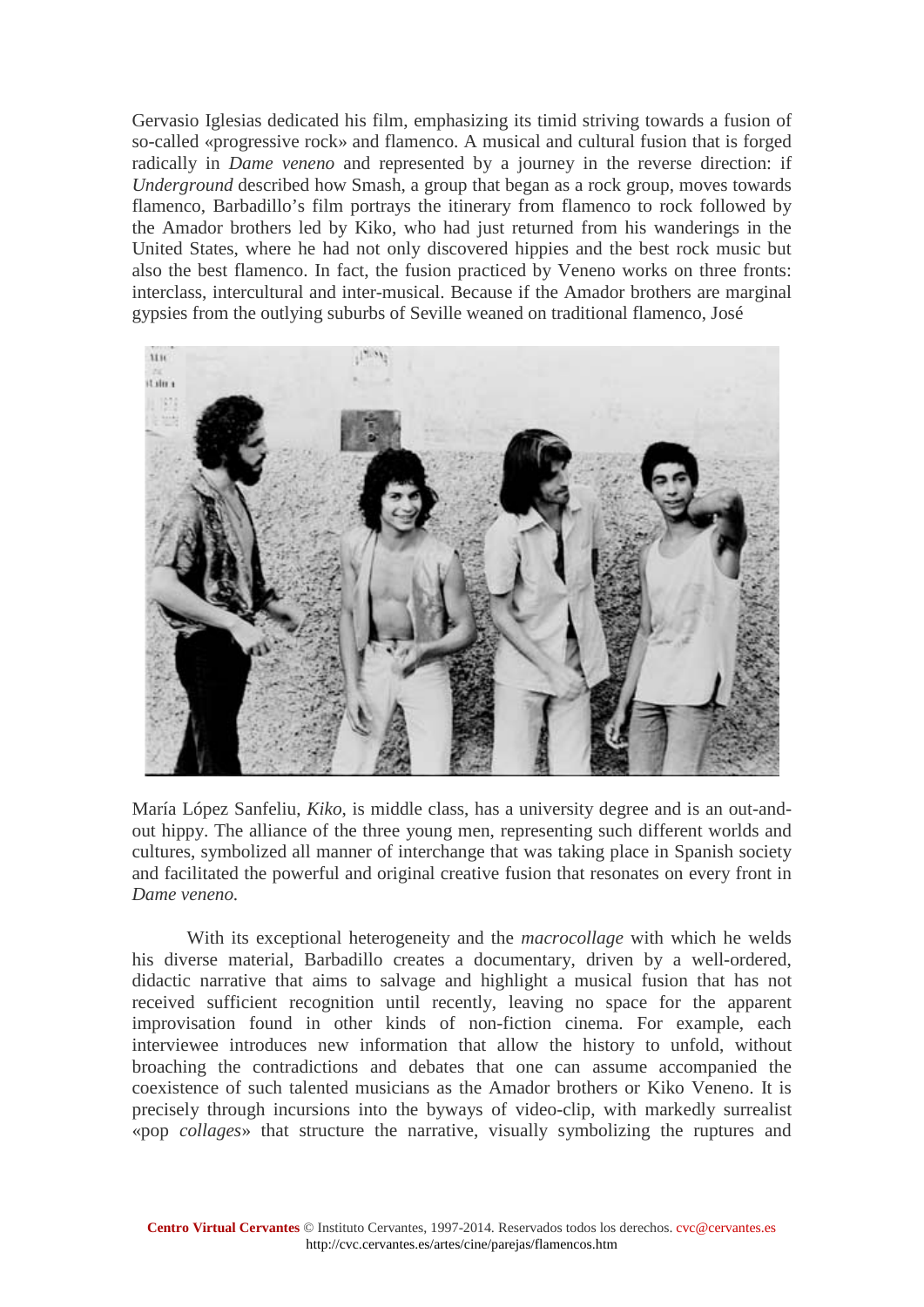changes experienced by Spanish society in the late 1970s that Veneno's and their imitators' music depicted in visionary fashion, capturing what happened at the time and anticipating the interculturality that was about to appear on the horizon.

From this perspective, in quite unforeseen ways, the films *Duende y misterio del flamenco* and *Dame veneno* reveal undeniable parallels that stem from a common desire to describe and promote the best flamenco music in their respective periods. Both exploit innovative formal techniques to structure their discourse and play with humour, to undermine the so-called logic that is supposed to determine the discourse of a documentary and to scatter around comments that are more or less meaningful or irreverent. In this manner the anarchist spirit of Neville the aristocrat connects with the free spirit of the gypsies and life philosophy of hippies. Although the films and their directors seem to walk together, they never collide. Neville creates a portrait of flamenco song and dance captured in all its purity, simplicity and subtlety, as if he wanted to freeze it in time. *Duende y misterio del flamenco* is a dish for refined, demanding palates, for spectators able to appreciate the beauty and sensibility of unique cultural forms, that were being degraded in their essential being, according to Neville, by the emerging tourist market. Surprisingly, by selecting attractive scenarios as backcloths for the musical performances, Neville himself turns *Duende y misterio del flamenco* into the highest quality tourist publicity. It is the ideal publicity to attract refined elite tourists, the only sort able to distinguish and appreciate the beauty of what is genuine and authentic. The minority tourist that is demanding and curious and refuses to think of himself as a tourist, who prefers to see himself as a traveller. Thus, and even though it is critical, Neville's film seems to flirt with the original *espagnolade* of the Romantics in their search for essences and authenticity.

Equally, *Dame veneno* represents another kind of approach to popular music, because Barbadillo links his film to reality, to the new freedom that Spain begins to enjoy after the death of Franco, and also to the darker side of the Transition, the barrios of 3000 Homes in the outer suburbs of Seville, the rebelliousness in the shanty towns and the dramatic eruption of heroine at the beginning of the Eighties. In a way, his film is more than an approach to the impact of Veneno, Pata Negra or *La leyenda del tiempo,*  because it can also be seen as a description of a substantial slice of the soundtrack to «*quinqui*[-delinquent culture».](http://cvc.cervantes.es/el_rinconete/anteriores/julio_10/29072010_01.htm) Although it avoids the largely idealizing portraits of petty criminals in films directed by other filmmakers that focusing on characters such as El Vaquilla, El Torete or El Jaro, the protagonists of films like *Perros callejeros* (1977) by José Antonio de la Loma, *Navajeros* (1980), *Colegas* (1982) or *El pico* [\(1983\) de Eloy](http://cvc.cervantes.es/el_rinconete/anteriores/abril_10/16042010_01.htm)  [de la Iglesia](http://cvc.cervantes.es/el_rinconete/anteriores/abril_10/16042010_01.htm) and *Deprisa, deprisa* (1981) by Carlos Saura. In contrast, the aim of *Dame veneno* is to try to put things in their rightful context through the frank, honest way the protagonists speak, never avoiding their own mistakes or contradictions.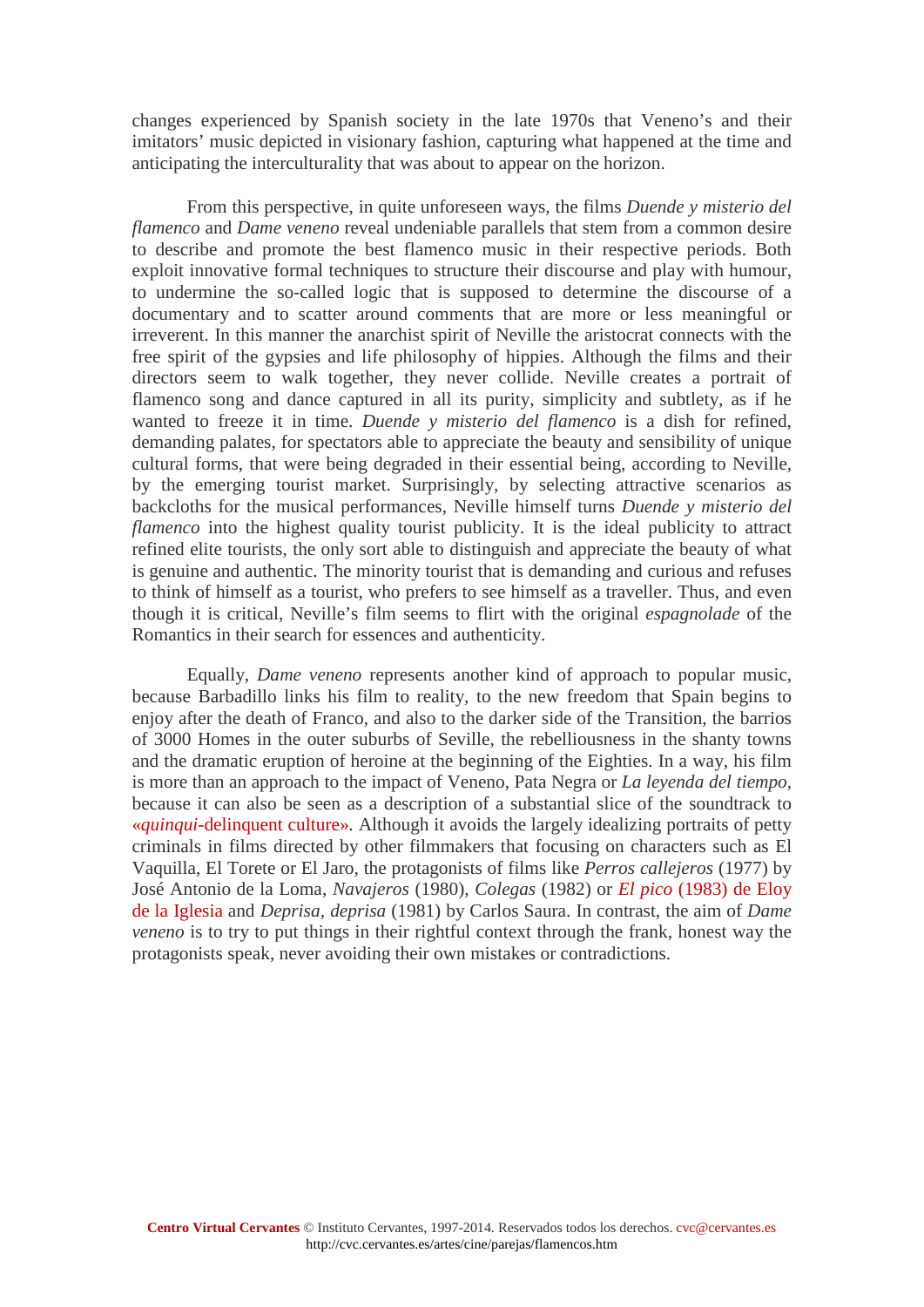

[Cine](http://cvc.cervantes.es/artes/cine/default.htm) > [Parejas de baile](http://cvc.cervantes.es/artes/cine/parejas/default.htm) > Flamencos y pelícanos

Parejas de baile

# **FLAMENCOS Y PELÍCANOS**

**When analysing the way popular music from Andalucia comes together with Spanish cinema, whether we distinguish or not between film musicals and films with songs...**

**JORGE NIETO FERRANDO [\(UNIVERSITAT DE LLEIDA\)](http://cvc.cervantes.es/artes/cine/parejas/nieto_rey.htm?en)  [ANTONIA DEL REY REGUILLO \(UNIVERSITAT DE VALÈNCIA\)](http://cvc.cervantes.es/artes/cine/parejas/nieto_rey.htm?en)** 

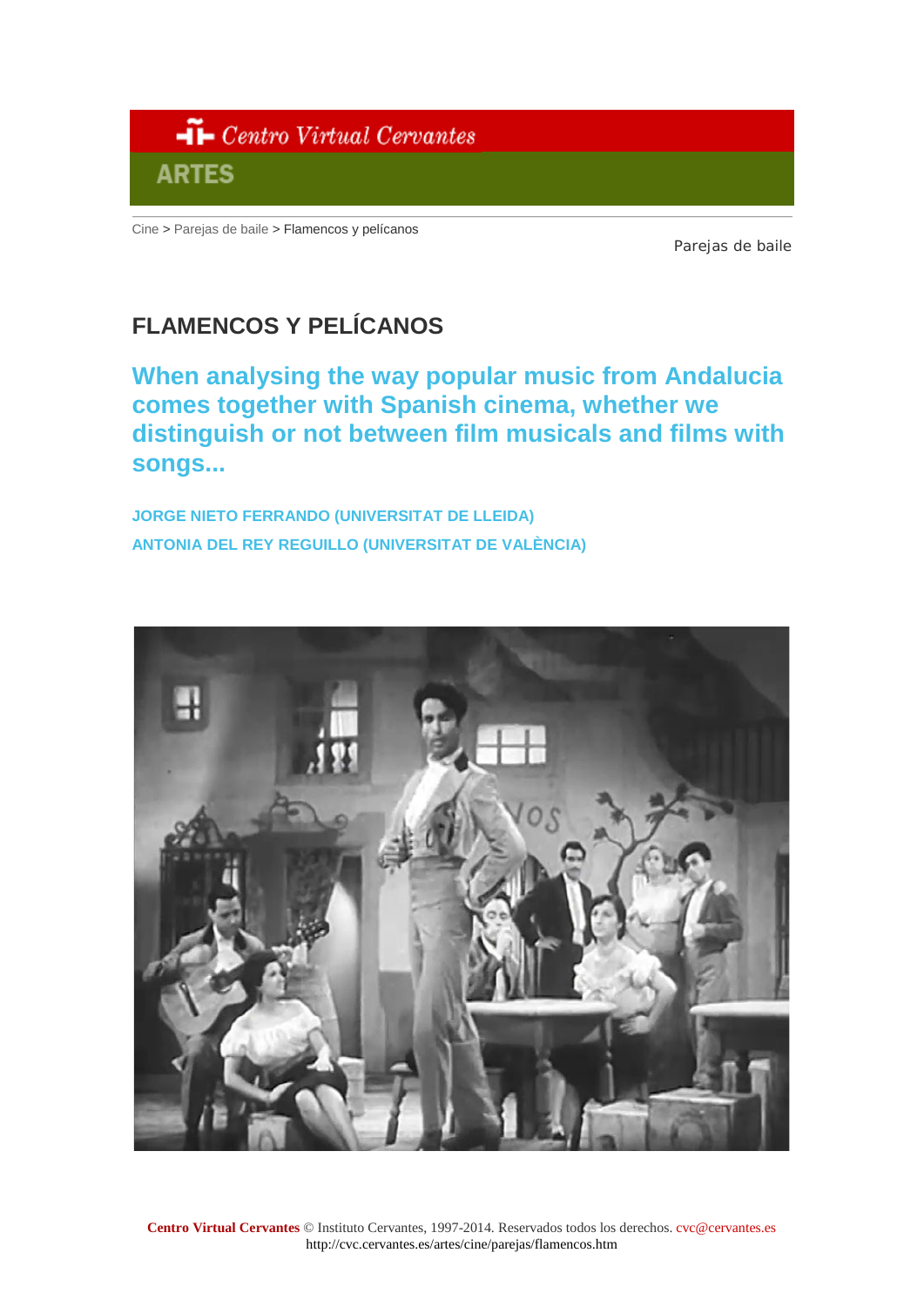

## **DUENDE Y MISTERIO DEL FLAMENCO**

**1952 España**

**Director:** Edgar Neville **Production:** Producciones Edgar Neville **Script:** Edgar Neville **Photography:** Enrique Guerner **Music:** José María Franco **Actors:** Roberto Ximénez, Alejandro Vega, Manolo Vargas, Alberto Lorca, Elvira Real, Dorita Ruiz y Rosario Escudero forman parte del Ballet Español de Pilar López **Length:** full length - 75 minutes **Category:** suitable for all ages

**Sinopsis:** A review of the history of flamenco song and dance. The film relates the different styles that have developed from the original forms to the present. A variety of male and female singers sing, and dancers, either singly, or in groups, perform all the different Andalusian schools. All framed by landscapes and scenes in keeping with each style of singing.